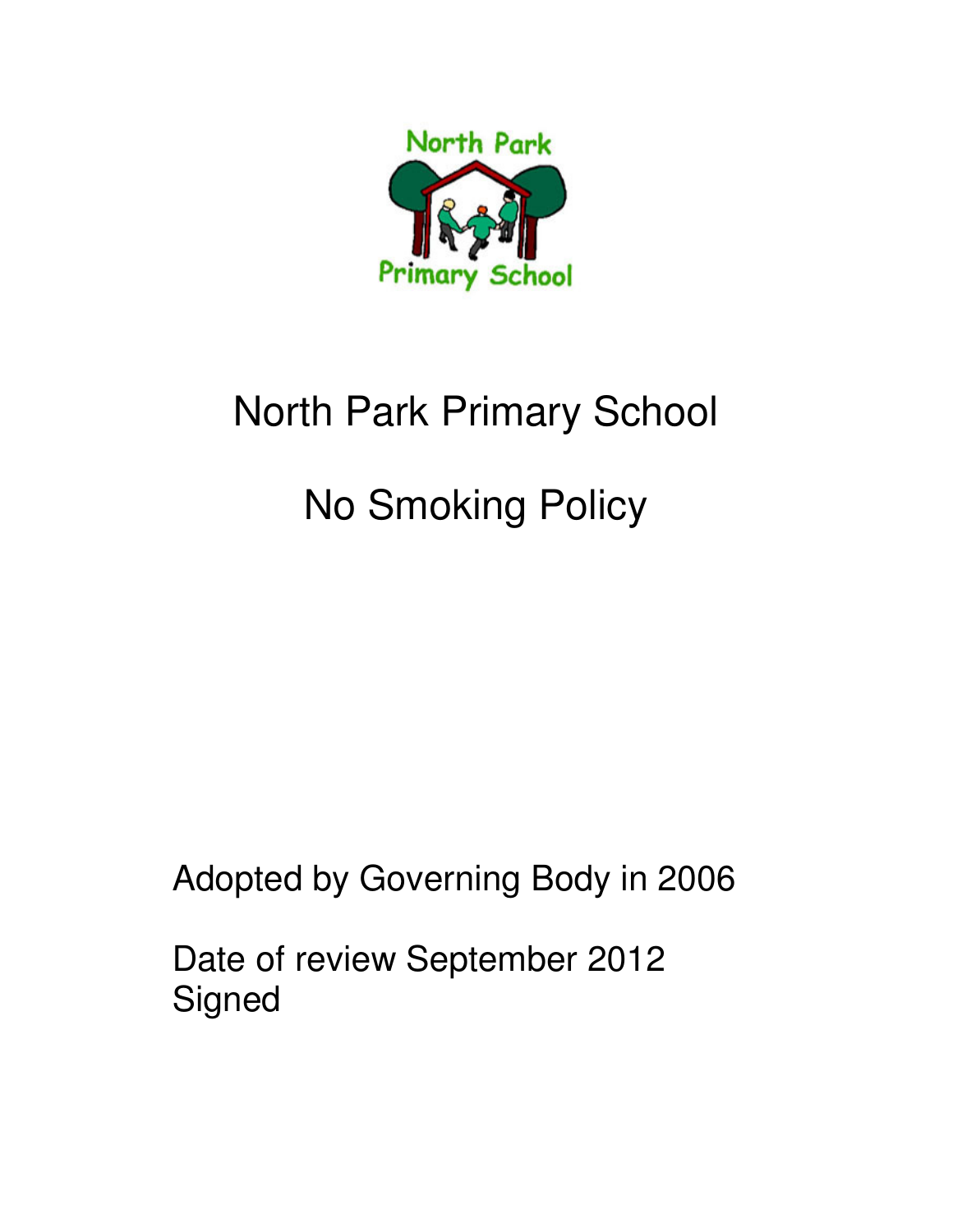# **North Park Primary School**

# **NO-SMOKING POLICY**

#### **Introduction**

Secondhand smoking, breathing in other people's tobacco smoke, has been shown to cause cancers, heart and respiratory disease in non-smokers.

The Health and Safety at Work Act 1974 places a duty on employers to provide a working environment that is:

'Safe, without risks to health'

North Park Primary School acknowledges that secondhand tobacco smoke is both a public and work place health hazard and have therefore adopted this no-smoking policy

## **Aims of the Policy**

The policy seeks to:

 Guarantee a healthy working environment and protect the current and future health of employees, customers and visitors

 Guarantee the right of non-smokers to breathe in air free from tobacco smoke

 To comply with Health & Safety Legislation and Employment Law Raise awareness of the dangers associated with exposure to tobacco smoke

 Take account of the needs of those who smoke and to support those who wish to stop

## **Restrictions on Smoking**

Smoking is not permitted in any part of the premises, entrances or grounds at any time, by any person regardless of their status or business with the organisation/company

## **Visitors**

All visitors, contractors and deliverers are required to abide by the no-smoking policy. Staff members are expected to inform customers or visitors of the nosmoking policy. However they are not expected to enter into any confrontation which may put their personal safety at risk.

#### **Vehicles**

Smoking is not permitted in company vehicles or any vehicles being used on company business

## **Support for smokers**

Information about giving up smoking can be found on the NHS website http://smokefree.nhs.uk. The helpline number is 0800 022 4 332